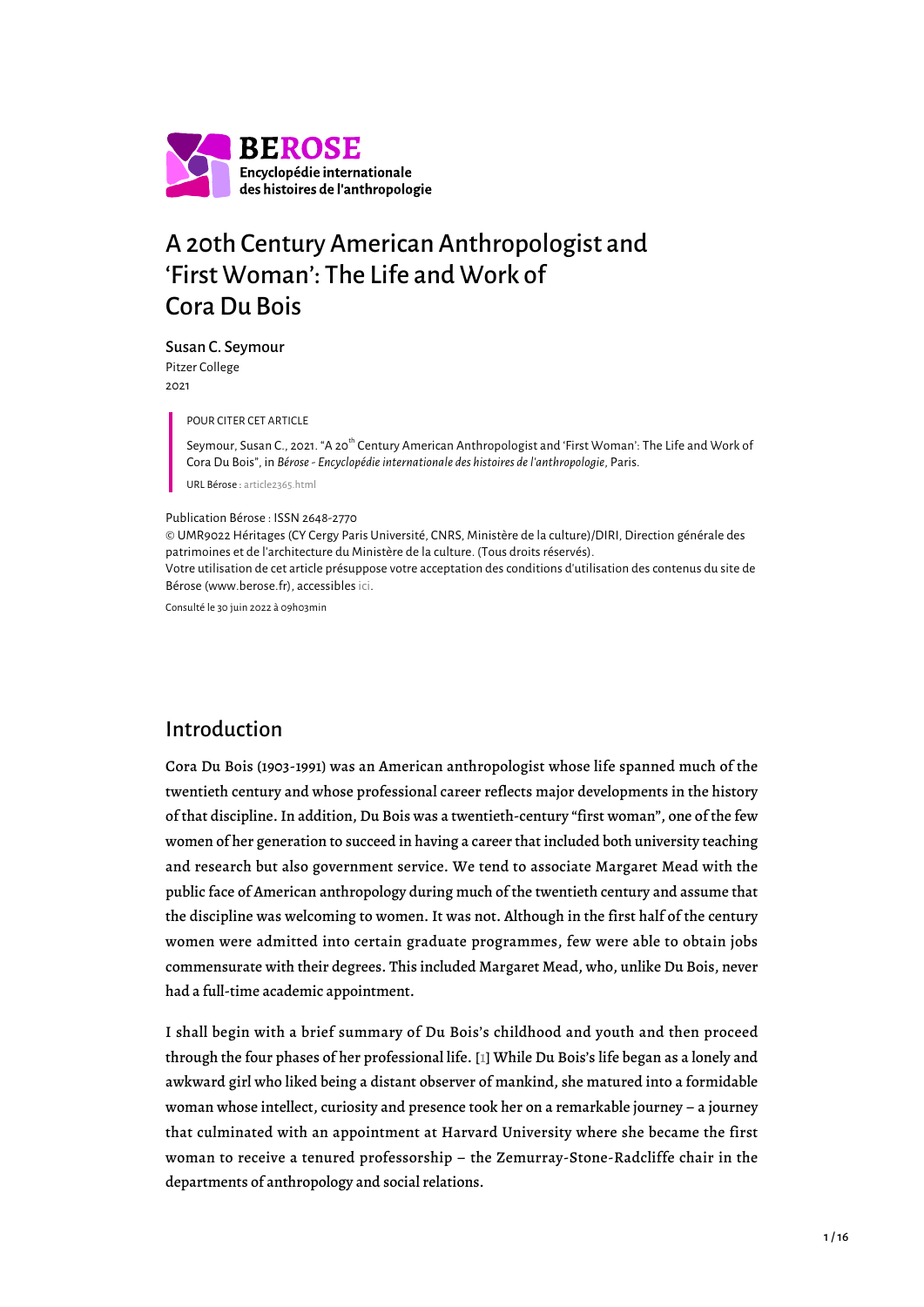

# Early Life

Cora Alice Du Bois was born on October 26, 1903 in Brooklyn, New York. She was the daughter and second child of Jean Jules Philippe Du Bois, a Swiss entrepreneur, and Gertrude Martha Schreiber, a first-generation German American. When she was four, the Du Boises moved to St. Quentin, France, where Cora's father managed a chemical factory and she attended French schools. French, she reported, was her first language, although she grew up in a multilingual household. Her parents were fluent in English, French and German.

Du Bois's early years were lonely. The other French children were unfriendly and her older brother had discipline problems that absorbed much of her mother's attention. Nonetheless, Du Bois flourished academically and outperformed her problematic brother. When, in 1911, early signs of World War I forced her family to return to the United States, she had to learn English and repeat grades in Perth Amboy, New Jersey, where her father worked for a different chemical company. These abrupt transitions in cultures, languages and schools, combined with her mother's preoccupation with a problematic older brother, contributed to Du Bois's early emotional distancing from others. She became, she reported, "a distant observer of human affairs" [[2\]](#page-13-1) – a person who focused on doing well in school and engaging in outdoor sports, mostly with boys. If her brother was going to be the "bad" child, then she would try to be the "good" child. [[3](#page-13-2)] Keeping a journal and writing poetry became emotional outlets for Du Bois during her school years and throughout much of her life.

<span id="page-1-1"></span><span id="page-1-0"></span>In 1921, when Du Bois completed Perth Amboy High School at age eighteen, her parents sent her abroad to visit Swiss relatives in Germany and Switzerland. Serendipitously, they hired Virginia Wittens, a French college instructor and a covert lesbian, to accompany her on that voyage, and she helped Du Bois come to terms with her own emerging lesbian identity. Her trip abroad, however, ended abruptly when her father, the parent to whom she felt closest, died of throat cancer, and she returned home to spend a year attending her distraught mother. By then Du Bois's mother had thrown her older brother out of the house and told him never to return.

Du Bois's parents had not anticipated higher education for their daughter, but in 1923 Du Bois enrolled at Barnard College – a women's college located next to Columbia University in New York City – to which she could commute by train from home. Three years later, when her mother remarried, Du Bois received an inheritance from her father that enabled her to reside on campus and, in 1927, complete a bachelor's degree with a major in history.

In her senior year at Barnard, at the advice of her history advisor, Du Bois enrolled in an anthropology course that changed her life. It was a year-long course co-taught by Franz Boas and Ruth Benedict, with Margaret Mead serving as teaching assistant. These three are now iconic figures in the history of American anthropology. Boas, in 1927, was sixty-nine and a dominant figure in American anthropology. He had trained many of the next generation of significant anthropologists, including Alfred Kroeber and Robert Lowie, with whom Du Bois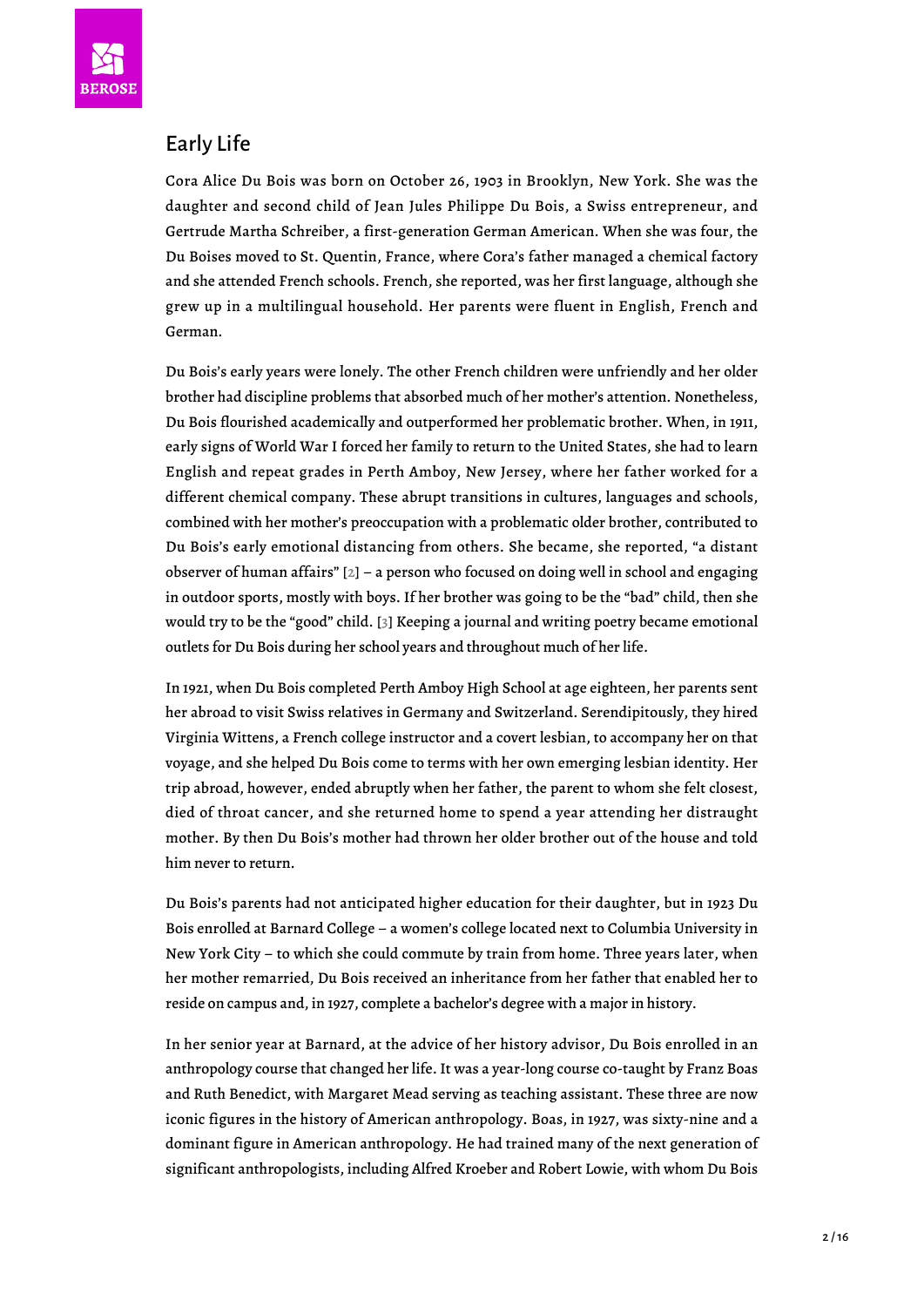

would study in graduate school. By contrast, Benedict had only recently completed a PhD under Boas and was holding a series of one-year appointments as a lecturer at Columbia and Barnard. Mead, during Du Bois's senior year, had recently returned from her first fieldwork in Samoa and, with Boas's efforts, had an appointment at the American Museum of Natural History in New York City, where she would remain for the course of her career. Thus, Du Bois had her first exposure to anthropology with three of the great figures in the field, two of whom were women. Benedict, Du Bois would gradually learn, was also a lesbian. [\[4\]](#page-13-3)

<span id="page-2-2"></span><span id="page-2-1"></span><span id="page-2-0"></span>"I was snagged", Du Bois reported about the course, which had a broad scope and covered history, archaeology, physical anthropology, cultural areas of the world, social organization, religion, and linguistics. [[5](#page-13-4)] In that course she discovered a vision of the human condition that was not the culture-bound history to which she had been exposed, and she was particularly fascinated by Benedict, whom she found an alluring figure. Despite Benedict's odd clothing and problematic stutter, Du Bois found her lectures "fascinating" and "electrifying". [[6](#page-13-5)] At the time, Benedict was thinking about issues that she would incorporate into her 1934 bestselling book, *Patterns of Culture,* which included examining sexuality and deviance in different cultural contexts. To Du Bois, these were both intellectually intriguing and personally meaningful. In retrospect, Du Bois wrote, "I remember only that even as a history major, the range of human thought and behavior of which [Benedict] spoke with ethnographic intimacy and directness (particularly in respect to sexual behavior) *shook* that rather smug sense of knowing just about everything which is often so characteristic of the bright college senior". [\[7\]](#page-13-6)

<span id="page-2-3"></span>Before settling on a career in anthropology, however, in 1928, Du Bois completed a master's degree in history at Columbia. Although Boas tried to woo her into Columbia's department of anthropology for her PhD work, she chose to go elsewhere. She sought advice from Benedict, who recommended studying with Kroeber and Lowie at the University of California, Berkeley (UCB). Du Bois did not like Boas's proposed dissertation topic for her, a study of the medieval contacts between Western Europe and East African societies, and she did not want to become one of his female "handmaidens" and "emotional daughters". So she sent letters to Kroeber and Lowie and received cordial replies from both of them, inviting her into their anthropology graduate programme.

# Graduate Training and Post-Doctoral Research

<span id="page-2-5"></span><span id="page-2-4"></span>In January 1929, Du Bois crossed the U.S. continent by train and joined the Berkeley graduate programme in anthropology. There she joined a small group of students who worked under the close tutelage of Alfred Kroeber, the chair of the department, and Robert Lowie, the second in command. [[8\]](#page-13-7) Kroeber was a somewhat distant and authoritarian figure, whereas Lowie was an avuncular person who enjoyed socializing with graduate students. Du Bois found Lowie "the most understanding, non-hortatory kind of elder", unlike "Papa Kroeber" who "could be pretty mean if he wanted to and very strict". [\[9\]](#page-13-8)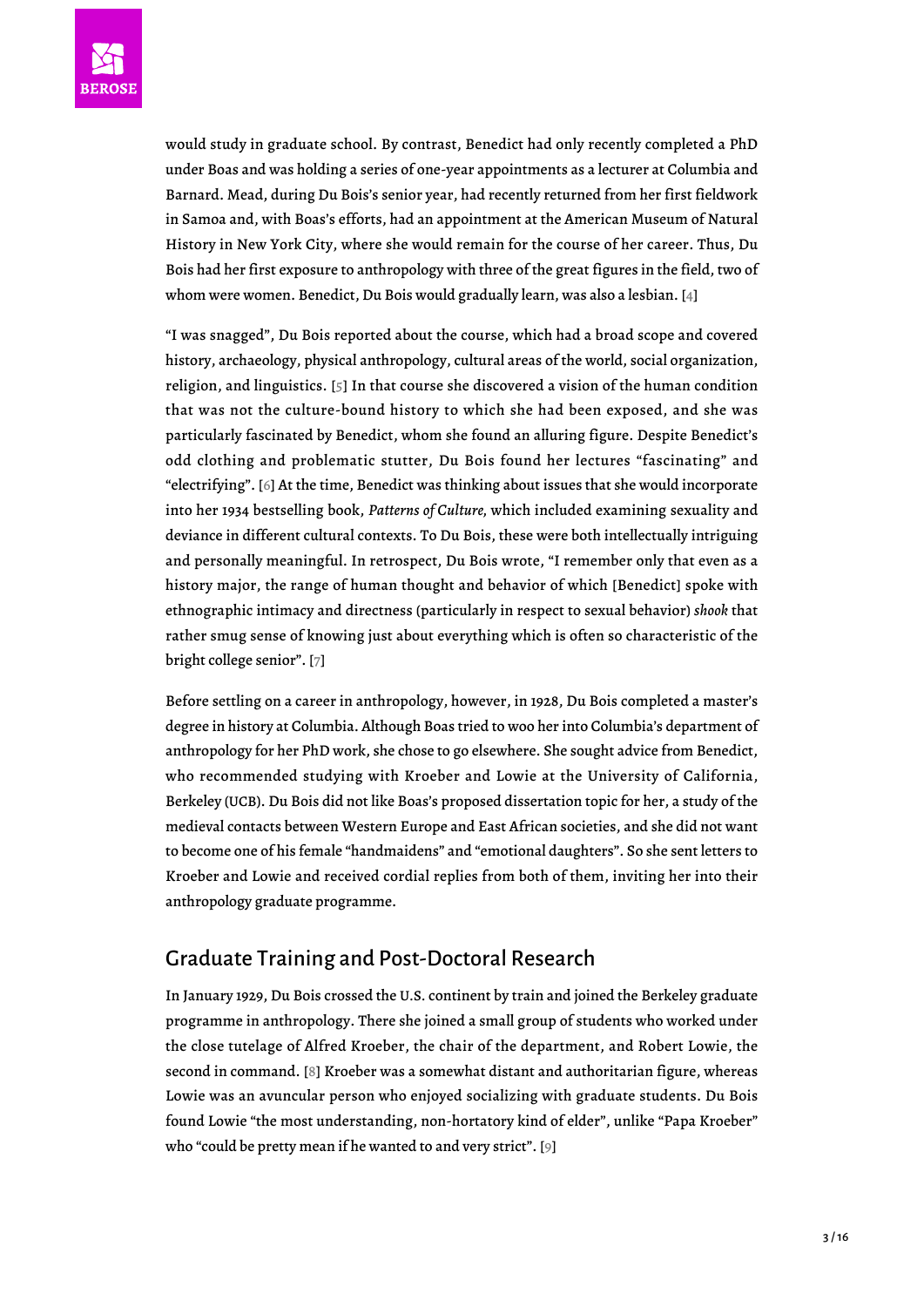

<span id="page-3-0"></span>Du Bois quickly learned that both Kroeber and Lowie were committed to "the recording of the rapidly disappearing American Indian tribal life as both a primary duty and the basic training device of a young anthropologist. We were all expected to go out and do an ethnographic monograph". [\[10\]](#page-13-9) Following her first semester of course work in the spring of 1929, Du Bois approached her mentors about doing summer fieldwork. Kroeber recommended that she and fellow student Dorothy Demetracopoulou (Lee), a linguistically oriented anthropology student, try to work with the Wintu Indians of Northern California who lived near Mt. Shasta. Du Bois bought a second-hand car, and together they headed north and had a successful summer making contact with numerous Wintu. Together and separately, they published several monographs about the Wintu (Du Bois 1935, Du Bois and Demetracopoulou 1931, 1932).

What Du Bois found most interesting was several Wintu shamanic rites that she was privileged to attend. These rites, which involved individuals entering altered states of consciousness, with frenetic dancing and singing, intrigued her. In a letter home, Du Bois wrote, "Just now I am on the trail of the psychology of shamanism, and since they themselves suggested the similarities between shamanistic trances, etc., and those which they received in their Pentecostal faith, we accompanied them last night to Redding [a small town in Northern California] to observe Holy Rollers in action". [[11](#page-13-10)] At the time, Christian missionaries were trying to convert the Wintu to a new Pentecostal faith and set of practices.

<span id="page-3-1"></span>During this first piece of fieldwork, Du Bois had found a theoretical orientation that would dominate the next stage of her career – studying the psychological characteristics of seemingly aberrant individuals and their fit within society. And although she returned to the Wintu several times for further ethnographic research, she was required to write a librarybased dissertation entitled "Girls' Adolescent Rites in the New World" to qualify for a PhD. In addition, there were five days of written examinations and an oral exam that Kroeber called "unquestionably one of the most brilliant I have ever attended". [[12](#page-13-11)]

<span id="page-3-3"></span><span id="page-3-2"></span>Du Bois completed the PhD in the fall of 1932, during the nadir of the Depression, which meant there were few jobs, especially for women. So she remained in Berkeley as a research associate with a small salary that Kroeber offered her. She told Kroeber that she was bored with "salvage ethnography" and wanted to investigate the 1870 Ghost Dance movement, a revivalist cult that had spread from the Northern Paiutes of Nevada to other groups of Indians in California, Nevada, and Oregon and that preceded the better-known 1890 Ghost Dance that spread to the Great Plains and culminated in the Wounded Knee massacre. [\[13](#page-13-12)] Kroeber concurred with that idea, so Du Bois spent the next several years tracking evidence of this new set of religious beliefs and practices, which resulted in two publications: a short monograph entitled *The Feather Cult of the Middle Columbia* (1938), and a book-length monograph, *The 1870 Ghost Dance* (1939). Both publications addressed efforts by Native Americans to regain some authority, through the founding of messianic religions that combined native beliefs and practices with the new Christian ones to which they were being introduced, in an effort to confront the impact of Euro-Americans and to make inevitable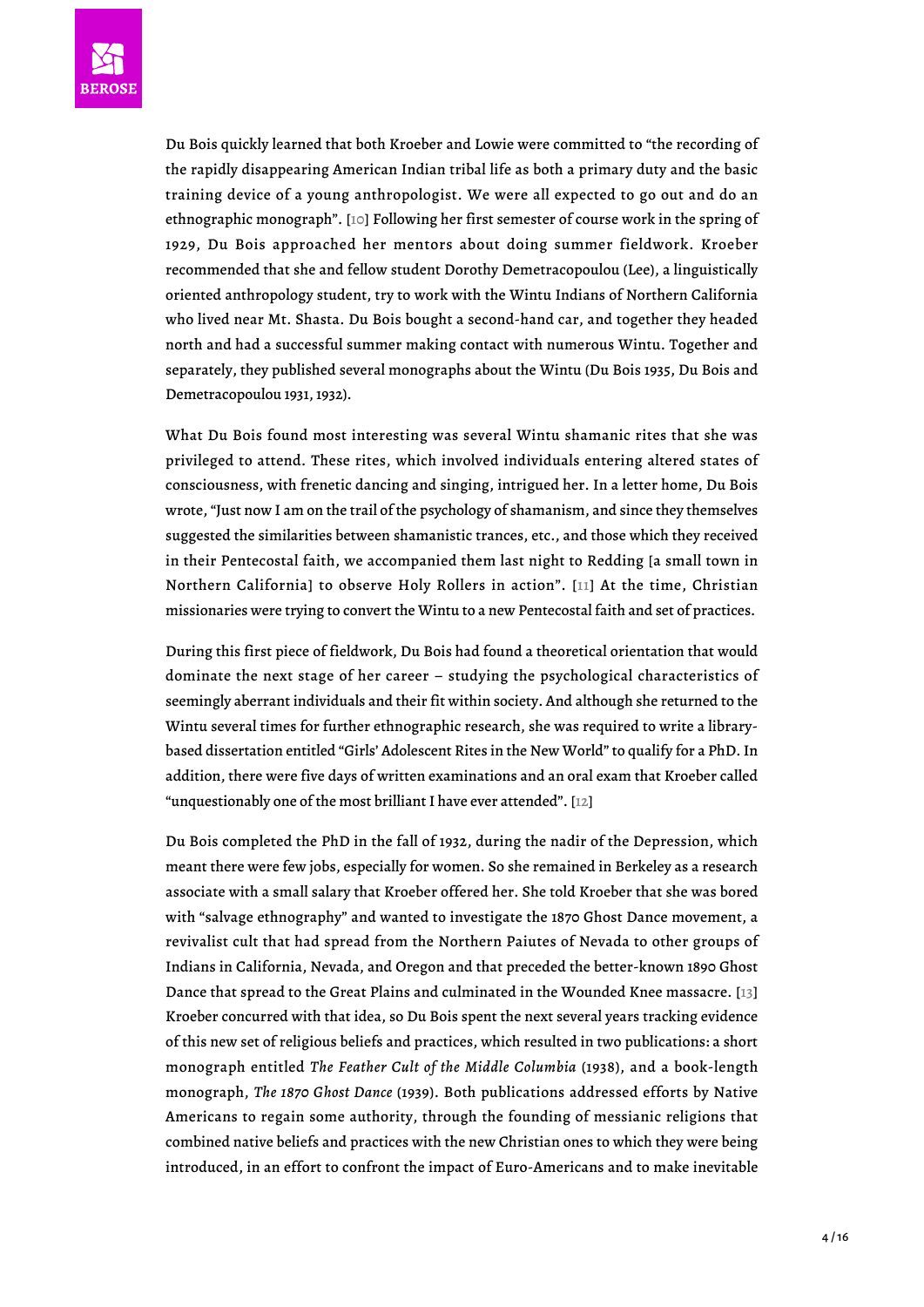

adjustments to the new dominant society. In both works Du Bois used personal documents, such as life histories, to try to communicate the motivations underlying individual and group conversions to one messianic religion or another and to document how specific individuals became prophets and helped to spread particular belief systems and practices. Her scholarly contributions were twofold: the historical reconstruction of these movements and her psychological insights into them.

# Culture and Personality

Wanting to pursue her interest in the psychodynamics of culture, Du Bois applied for and in 1935 was awarded a one-year National Research Council (NRC) fellowship for her proposal, "Personality Types in Shamanism". This enabled her to move to Boston, Massachusetts and observe western doctors treating "mentally ill" patients at the Boston Psychopathic Hospital. She also worked with Harvard psychologist, Henry A. Murray, at the Harvard Psychological Clinic in Cambridge, Massachusetts. Her NRC mentor was the Yale anthropologist and linguist, Edward Sapir. Together with Sapir, Ruth Benedict, and Margaret Mead, Du Bois would become a pioneer in the Culture and Personality movement within American anthropology – what Robert A. LeVine has called "arguably one of the most exciting intellectual explorations launched by American social science in the 20th century". [[14\]](#page-14-0)

<span id="page-4-0"></span>Whereas the first six months of Du Bois's NRC fellowship were spent in Boston, the second six months were spent in New York City. In January 1936, the psychoanalyst Abram Kardiner invited her to collaborate with him in teaching a seminar at the New York Psychoanalytic Society. Together, they would expose young psychiatrists to cultural variations that affected personality development. Du Bois was excited by this opportunity and sought and received Sapir's approval to make the move from Boston to New York City. This began a two-year collaboration with Kardiner as they used cross-cultural ethnographic materials to critique Freudian theory, in which most psychiatrists were steeped, and developed an alternative theoretical model for understanding the relationship of culture to personality. [[15](#page-14-1)] The results of that collaboration were twofold: Kardiner's book, *The Individual and His Society: The Psychodynamics of Primitive Social Organization* (1939) and Du Bois's *The People of Alor: A Social Psychological Study of an East Indian Island* (1944). The latter cemented Du Bois's reputation as a pioneer in psychological anthropology and as an accomplished anthropologist.

<span id="page-4-1"></span>After two years of the Kardiner-Du Bois seminar, Du Bois convinced Kardiner that they had talked themselves out and that new fieldwork was required to test their hypotheses about the relationship of personality structures to different sociocultural ones. Accordingly, she began seeking financial assistance and a remote site for such research. In the fall of 1937 she set off for two years of fieldwork on the remote island of Alor, in the Netherlands East Indies (Indonesia). Alor was a small illiterate society of former headhunters who had never been studied and whose language was unknown to scholars and Dutch colonialists.

It took Du Bois several months of sea voyages to arrive at Kalabahi, Alor's only port town,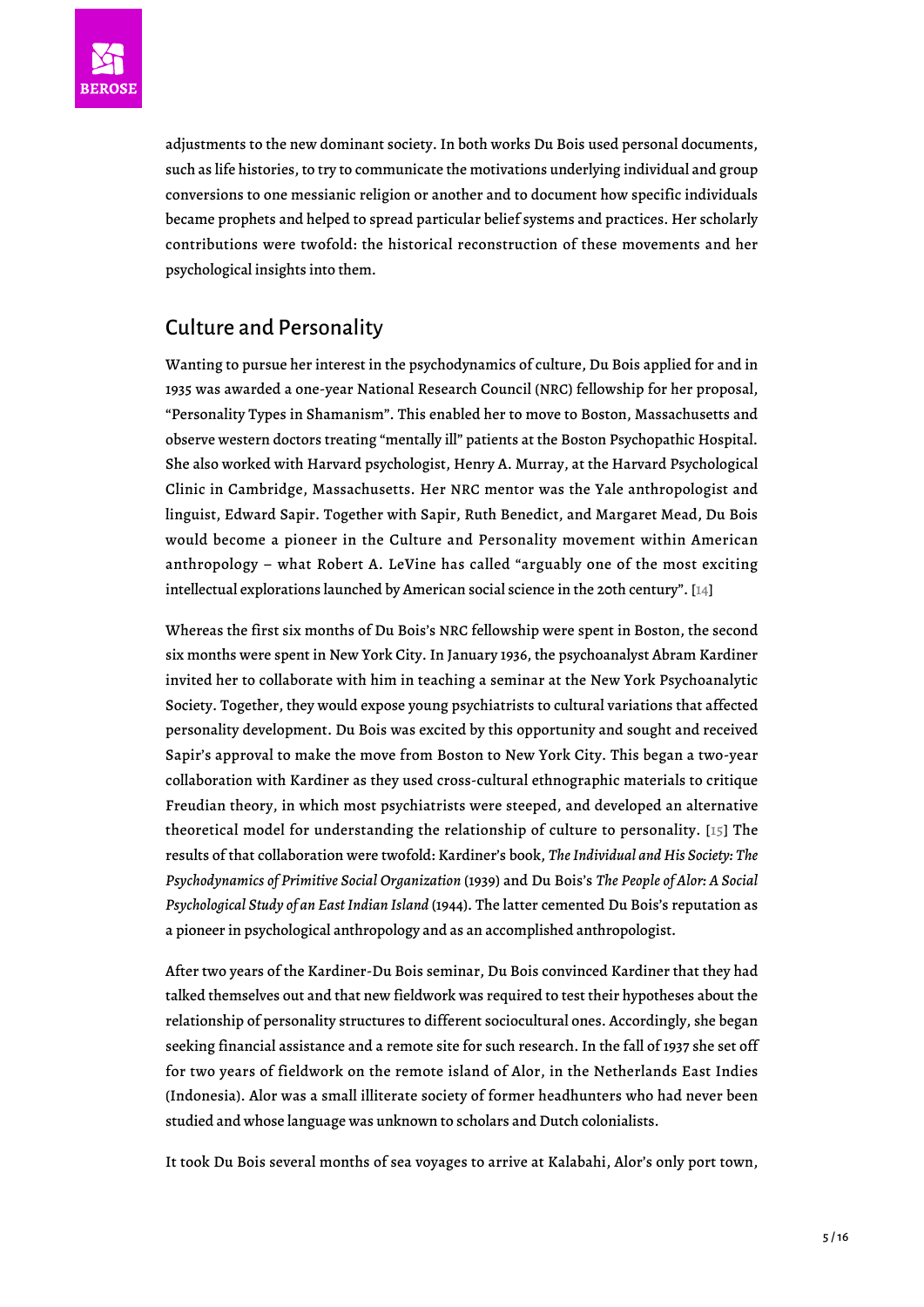

and then to identify a remote mountain village, away from coastal Dutch influences, in which to do her research. She selected a cluster of villages, named Atimelang, situated in a mountainous region of the island, at a six-hour distance by horseback from Kalabahi. The local radjah and Dutch officials were reluctant to have her live alone there, especially because twenty years earlier these villagers had been involved in the murder of the radjah's uncle, but Du Bois was persuasive. She established a home in Atimelang and began recording and learning the Alorese language, which she called Abui, the word the villagers used to designate themselves as opposed to coastal people. Setting up a daily "clinic" where she could treat villagers for infections, ulcers, and other minor health problems helped her establish rapport in the village.

As Du Bois reported in the preface to *The People of Alor*, "Daily I bathed infections, dispensed quinine or castor oil or aspirin, and gradually even the women and children were sufficiently used to my touch to forgive me the size of my body, the whiteness of my skin, and the blue eyes, which looked so frighteningly blind to them. That my nose was long and sharp was, however, to the very end of my stay, a never-ending source of merriment". And she concluded her introductory reflections with these words: "It is therefore to those friends in Alor, to their shrewd but tolerant acceptance of my peculiarities and to their vigorous engrossment in their own affairs that any contributions which this volume may make to an understanding of the varieties of human character are primarily due". [\[16\]](#page-14-2) The Alorese came to view Du Bois as a *nala kang* ("sky being" or "Good Being"), and she has attained a kind of cult status among the descendants of the people who knew her in the 1930s. [\[17\]](#page-14-3)

<span id="page-5-3"></span><span id="page-5-2"></span><span id="page-5-1"></span><span id="page-5-0"></span>What were some of the contributions that Du Bois's research in Atimelang, Alor made to psychological anthropology? First, she amassed an extraordinary amount of ethnographic data, together with such psychological data as in-depth observations of child-rearing and child development; autobiographies elicited from four men and four women, each averaging more than fifteen hours of interview time; Porteus Maze tests [\[18\]](#page-14-4) administered to fifty-four men and women; word association tests given to thirty-six women and men; children's drawings collected from fifty-five girls and boys; and finally, Rorschach projection tests [\[19](#page-14-5)] administered to thirty-seven men and women. At the time, it was the largest set of such psychological data ever collected from one small, non-Western society. These materials then allowed her, together with the assistance of Kardiner and some other psychological specialists, to evaluate Kardiner's theoretical model of the relationship of culture to personality.

Kardiner had postulated that societies had two sets of cultural institutions. The "primary" ones, such as the subsistence system (e.g., procuring, sharing, and preparing food) and the family and kinship system (e.g., the way in which people handled marriage, reproduction, and the nurturing and socializing of children) served the basic needs and drives of a community of individuals. The "secondary" ones were more expressive institutions such as theories of disease and healing practices, religious beliefs and ritual practices, myths, folktales, and so on. These two parts of the sociocultural system, he hypothesized, were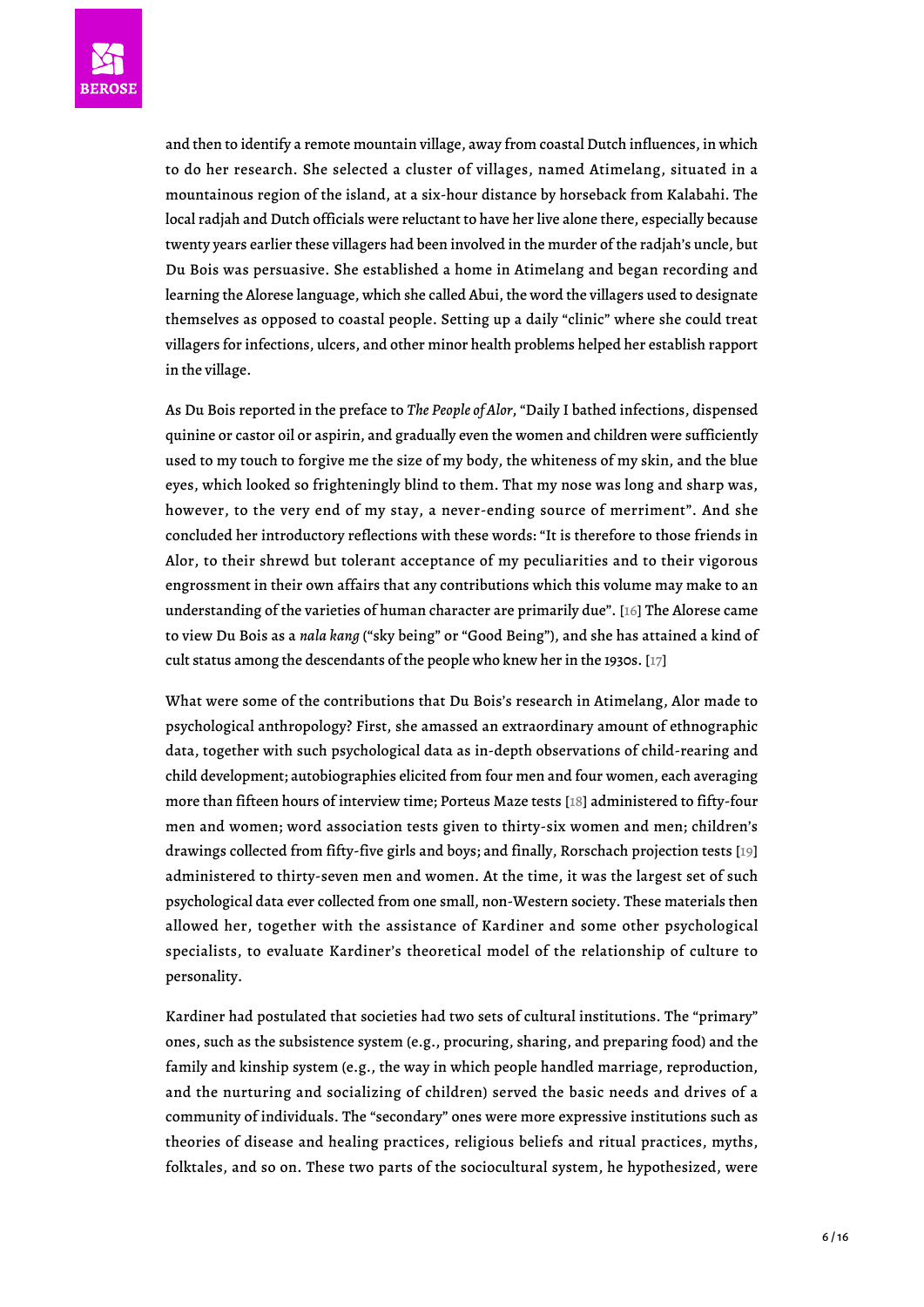integrated by the "basic personality structure" of a society – i.e., the shared individual personality characteristics that developed in response to the "primary" cultural institutions and created conditions of anxiety, repression, and conflict that were expressed through "secondary" institutions.

The Alorese data generally supported this theoretical model. In Alor, for example, the sexual division of labour – women were the primary food producers – combined with no reliable caretaking system for infants and young children while mothers were away gardening (primary institutions), produced both hunger and expressions of frustration and anger in children. These circumstances, Du Bois argued, produced in children deep feelings of insecurity and distrust of others that characterized their adult personalities. Alorese adults, she discovered, were emotionally brittle and easily provoked to anger, which affected the stability of marriages. Feelings of distrust were then projected onto the supernatural world, which they believed to be inhabited mostly by unreliable spirit – harbingers of ill health, hunger, and death that had to be placated by regular sacrifices of food (secondary institutions).

Du Bois refined Kardiner's concept of "basic personality". She preferred to use the term *modal personality*, a more statistical concept that recognized individual variability in the psychological make-up of members of any given sociocultural group and that tried to prevent any attempt "to reduce individuals to a level of uniformity" – one of Du Bois's bêtes noires ever since her graduate days. [[20\]](#page-14-6)

# <span id="page-6-0"></span>World War II and the Office of Strategic Services

Du Bois was catapulted into the third phase of her professional life with the bombing of Pearl Harbor on December 7, 1941 and the entry of the United States into World War II and the implementation of the country's first international intelligence system – the Office of Strategic Services (OSS). By then an acknowledged Southeast Asian scholar, Du Bois was quickly recruited into the research and analysis (R & A) branch of the OSS in Washington, D.C. There, she was surrounded by such luminaries as William Langer (director of the R & A and eminent Harvard historian), Edwin O. Reishauer (ambassador to Japan in the 1960s and director of the Harvard-Yenching Institute), John King Fairbank (one of the leading historians of China and a Harvard professor), Arthur M. Schlesinger Jr. (Pulitzer Prizewinning historian and special assistant to President John F. Kennedy), and Walt W. Rostow (economist and political analyst who served as special assistant for national security to President Lyndon B. Johnson), just to name a few. The OSS was a training ground for future statesmen.

Du Bois was one of the few women to be invited into this august group. Most women who joined the OSS held clerical jobs. Unlike Du Bois, they never went overseas or had administrative positions. There were, however, a handful of women, like Du Bois, who had regional and linguistic expertise that made them valuable for research work or an occasional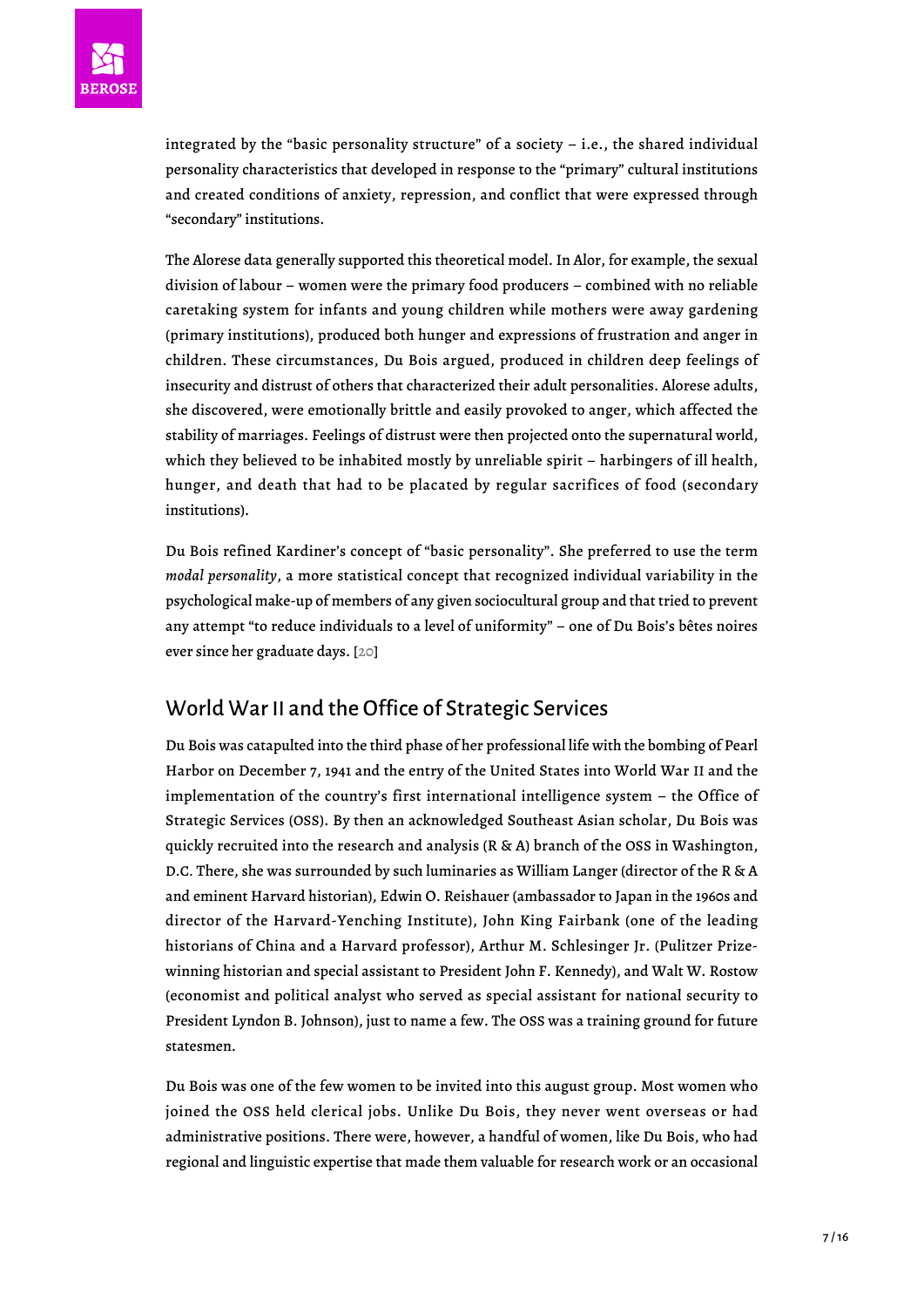spy operation. Du Bois, who had learned both Dutch and Malay for her Alor research, was recruited as a Southeast Asia expert although her experience was pretty much limited to a remote island in the Dutch East Indies. She was, however, a founding member of the East Indies Institute of America, Inc., an interdisciplinary organization established in 1941 to promote the study of Southeast Asian history and cultures. The U.S., at the time, had few Southeast Asian scholars.

After a year and a half of writing confidential reports in Washington, D.C. and having no idea what became of them, Du Bois requested a transfer to the Southeast Asia Command (SEAC) in India, where she would be closer to the centre of action. The United States and Great Britain had a cooperative intelligence operation there led by Admiral Lord Louis Mountbatten, the British supreme commander for military forces and intelligence in South and Southeast Asia. The OSS became an American branch of this joint intelligence operation. Du Bois's transfer was ultimately granted and to make a long story short, she became first the Acting Chief and then the Chief of SEAC's Research and Analysis branch based in Kandy, Ceylon (Sri Lanka) – the only woman to achieve such a position in the OSS. In a letter home, Du Bois wrote, "For a woman in a G.I. world I've done very well. And people have been very generous about the sex-liability. I'm not being funny about that. It is very real. But I've tried not to embarrass them for their generosity. Harry the Chief calls me General Patton. There is truth in it and I am undoubtedly my mother's daughter". [\[21](#page-14-7)]

<span id="page-7-0"></span>Du Bois oversaw the acquisition of detailed intelligence for Burma, Malaya, Thailand, Indochina, the Andaman Islands, Sumatra, and Indonesia—all parts of the Southeast Asia war theatre where anti-Japanese military operations were being contemplated and implemented. Over 120 such operations occurred during Du Bois's tenure as R & A chief for SEAC. The one she was most proud of was the "Free Thailand" effort for which, after the war, the Thai government awarded her the Order of the Crown of Thailand, third class, and the Santimala (Peace) Medal.

Du Bois became recognized for her acerbic cables to her bosses in Washington, D.C. She was never a person to mince words, and she believed in carefully constructed, clear writing, both as an OSS officer and later as a professor. In her communications, Du Bois kept trying to make Washington aware of the importance of Southeast Asia both during the war and in the future. Embedded in one of her cables was the following: "It may also be an impertinence to tell you that this area is the largest unexploited colonial region of the Far East and therefore, a potential bone of contention in the future". [[22](#page-14-8)] These words were, it turns out, prophetic.

<span id="page-7-1"></span>In Kandy, Du Bois was surrounded by an interesting set of people – several notable anthropologists, Gregory Bateson, David Mandelbaum, and Weston La Barre; the ornithologist, Sidney Dillon Ripley; and the future chef, Julia McWilliams (Child) and Paul Child, who became Julia's husband after the war. In letters home, Du Bois always referred to Julia McWilliams as "Tall Julia". It was here that she also met her future partner, Jeanne Taylor.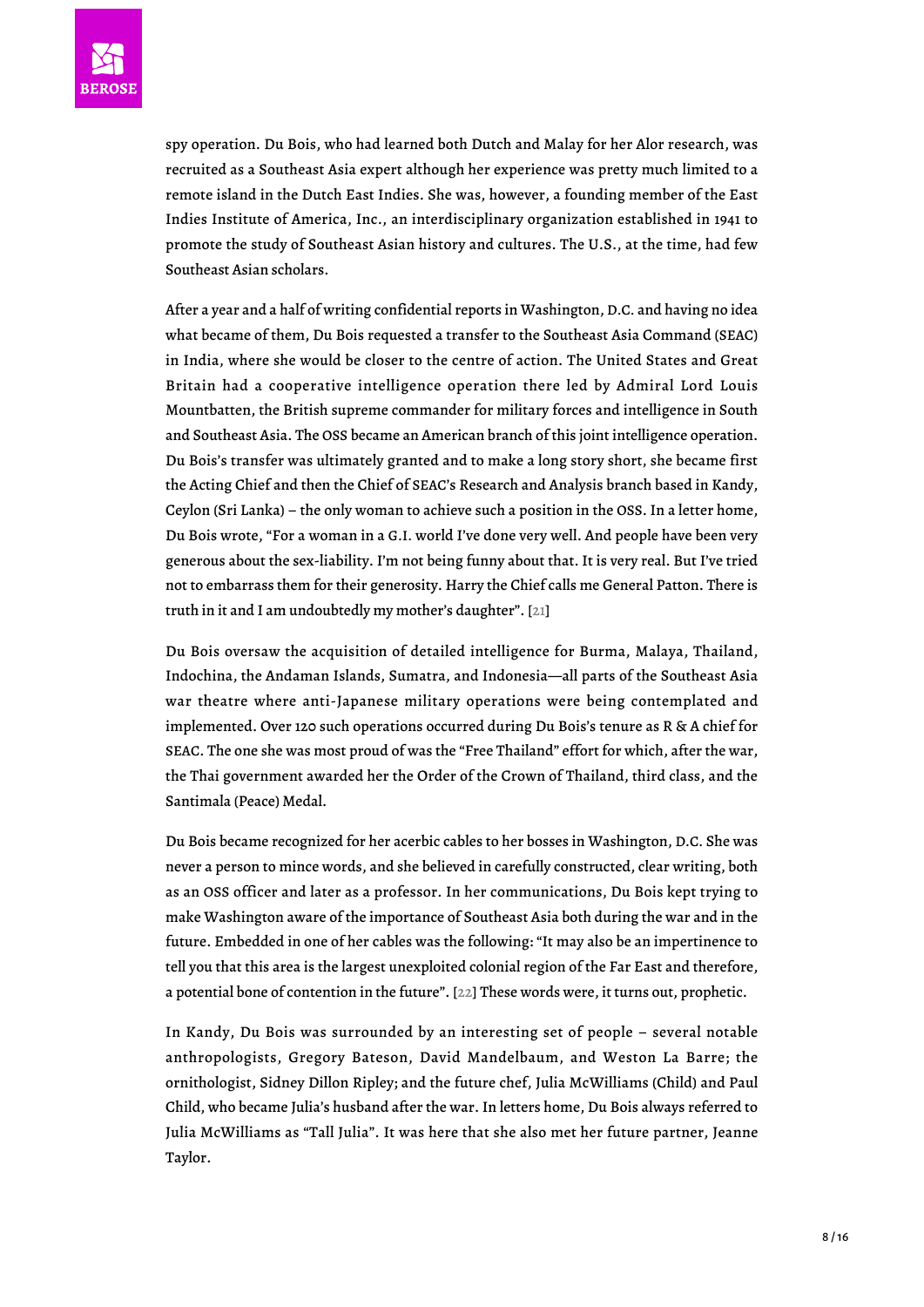

In 1946, Du Bois was awarded the Exceptional Civilian Award, the highest award granted by the secretary of the army to army civilian personnel. By then, she had joined the State Department, Office of Intelligence, as chief of the Southeast Asia branch of the division of research for the Far East. She was committed to the idea that the U.S. should build a staff of Southeast Asian experts to help oversee the transition of that part of the world from European colonialism to post-war independence. Unfortunately, most of her efforts fell on deaf ears, and the U.S. became enmeshed in a long and brutal war in Vietnam, the former French colony of Indochina. Du Bois kept trying to explain to American State Department officials that the unrest in different parts of Southeast Asia was the result of nationalist movements, *not* communist ones. And in a series of public lectures, given at Smith College in 1947, she tried to educate the public about the history and diversity of Southeast Asia, the differential effects of Western colonialism, and the forces that were reshaping this region of the world. Her lectures were published as *Social Forces in Southeast Asia* (1949).

Washington, however, was preoccupied with rebuilding Western Europe and with efforts to contain the Soviet Union during this Cold War period. Meanwhile, anti-communist paranoia reigned in Washington, and Senator Joseph McCarthy began publicly accusing numerous State Department officials, and many others, as spies and communist sympathizers. Du Bois was on his list of targets, and the Federal Bureau of Investigation (FBI), under the authority of J. Edgar Hoover, began investigating her and her partner, Jeanne Taylor. Taylor was interrogated and fired from her government job whereas the FBI would investigate Du Bois for some fifteen years without finding evidence against her. But it was an unsettling campaign of intimidation.

These experiences, together with a loyalty oath programme required of all government servants, motivated Du Bois to consider returning to academe. In 1950, when she was offered a position in anthropology at UC Berkeley to replace her graduate mentor, Robert Lowie, she accepted it. She was to become the department's first woman professor. However, she postponed her start there in order to serve as a social science consultant to the World Health Organization for a year, a position she had already accepted. In 1951, when she received her University of California contract, it contained a loyalty oath with a newly instituted anticommunist clause. After considered deliberation, she refused to sign the loyalty oath and turned down her dream job. In a powerful letter to then UC president, Robert G. Sproul, she explained her reasoning, using her first-hand knowledge of the deleterious effects of loyalty oaths that government employees were forced to sign in Washington, D. C. [[23\]](#page-14-9)

<span id="page-8-0"></span>While Du Bois's decision was principled and courageous, she had no other job to fall back on. Fortunately, the Institute of International Education (IIE), a non-profit organization in Washington, D.C. that sponsored international exchanges of students and faculty, offered her a research position. One of her IIE projects resulted in her book, *Foreign Students and Higher Education in the United States* (1956). But from 1951 to 1954, Du Bois was essentially marking time, waiting for a suitable academic job to materialize.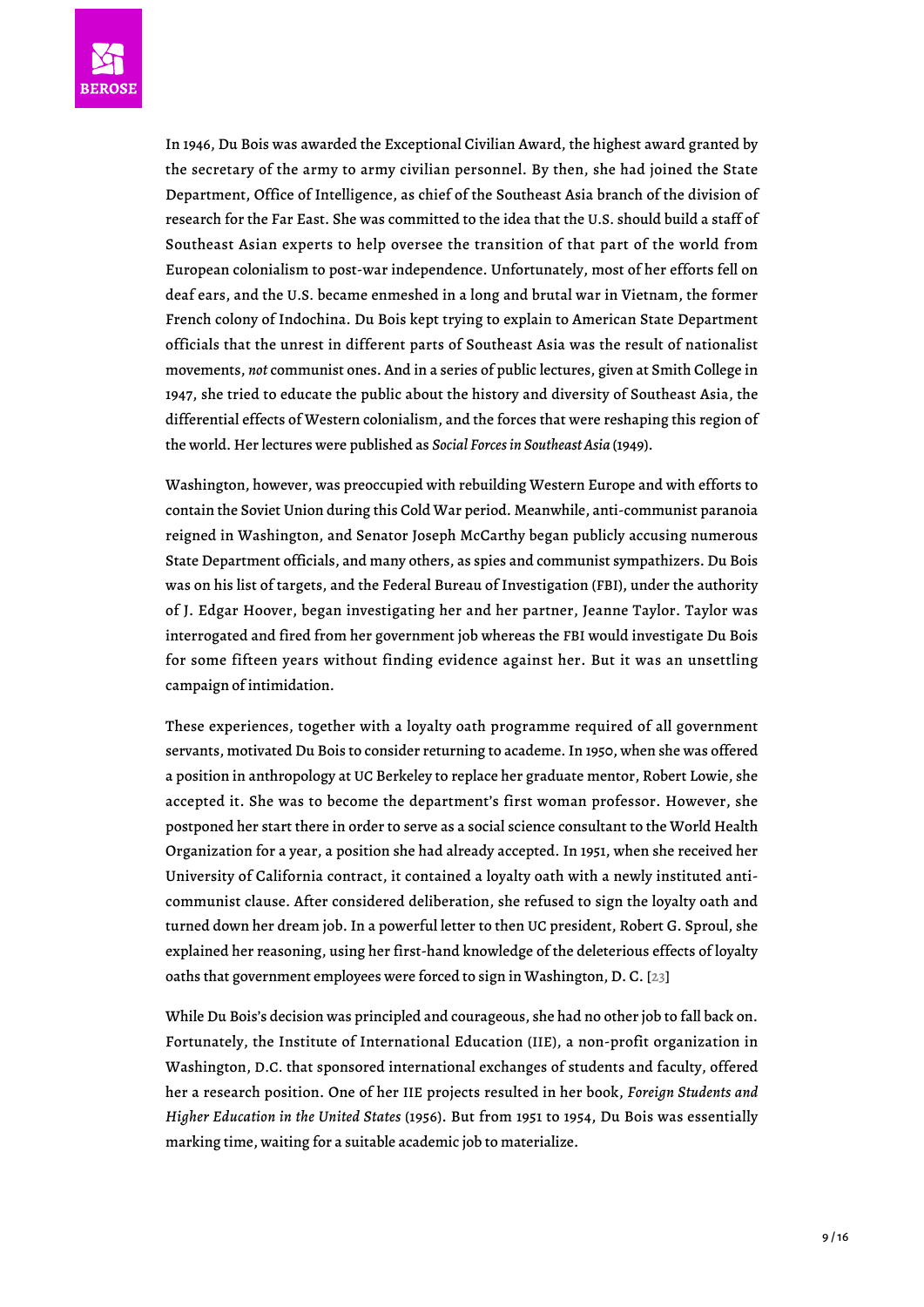

#### Harvard's "First Woman"

In 1954, Cora Du Bois became Harvard University's first tenured female professor in the Faculty of Arts and Sciences. She held the Zemurray-Stone Radcliffe professorship with a joint appointment in the departments of anthropology and social relations. She was about to accept a position at Columbia University when her anthropology colleague at Harvard, Clyde Kluckhohn, phoned and asked her to wait. He knew that Du Bois was on a short list of women being considered for this special Harvard professorship that had been created in collaboration with Radcliffe College, a women's college served by Harvard faculty. It was an extraordinary appointment that served as the fourth phase of Du Bois's professional life.

While Du Bois was accustomed to being one of few women in the OSS and the State Department, the role of "first woman" was new to her. For instance, Harvard's department of anthropology, housed in the Peabody Museum of American Archaeology and Ethnology, had operated as a kind of "male club" for nearly a century. Male faculty had reigned free of any female counterparts. Du Bois was given an office on the fourth floor, at the back of the museum, where she was physically removed from other faculty except when she descended to the basement, to a faculty lounge where one was permitted to smoke. Furnished with comfortable leather-upholstered chairs, the smoking room contributed to the male club atmosphere of the museum. Furthermore, she soon learned that Harvard's all-male Faculty Club required that she enter through a side door and take her meals in a separate dining room, thus preserving the all-male ambience of the main dining room.

<span id="page-9-0"></span>Du Bois never complained about these kinds of factors and viewed her male colleagues as generally cordial and welcoming. However, she had entered a somewhat hostile environment, which is reflected in the gossip and joking that some former graduate students remember from that period. For example, people said jokingly, "It was better to have Du Bois, who only chews carpet tacks for breakfast, than Mead, who chews railroad spikes". The reference, of course, was to Margaret Mead, another powerful woman anthropologist. The joke, however, used a piranha-type metaphor that suggested women were dangerous. As one of her former students, Laura Nader, put it, "A first woman is never forgiven". [[24](#page-15-0)] Most graduate students, however, simply viewed Du Bois – with her upright posture, deep voice, and commanding presence – as *formidable*, using the French pronunciation. Some students were afraid of her; others found her to be a kind of guardian angel, someone who took students who did not fit well into the anthropology programme under her wing. From the fall of 1954 into the early 1970s – after her retirement from Harvard – Du Bois mentored a large and diverse group of students.

Despite the fame that *The People of Alor* had brought her, Du Bois did not offer courses in psychological anthropology at Harvard. Instead she developed in-depth courses about India, Southeast Asia, and social change. Her years in the OSS and the State Department had changed her orientation from the study of small, remote societies to one focused on emerging nations and processes of rapid change and "modernization". During the 1960s and '70s, her research focus became India.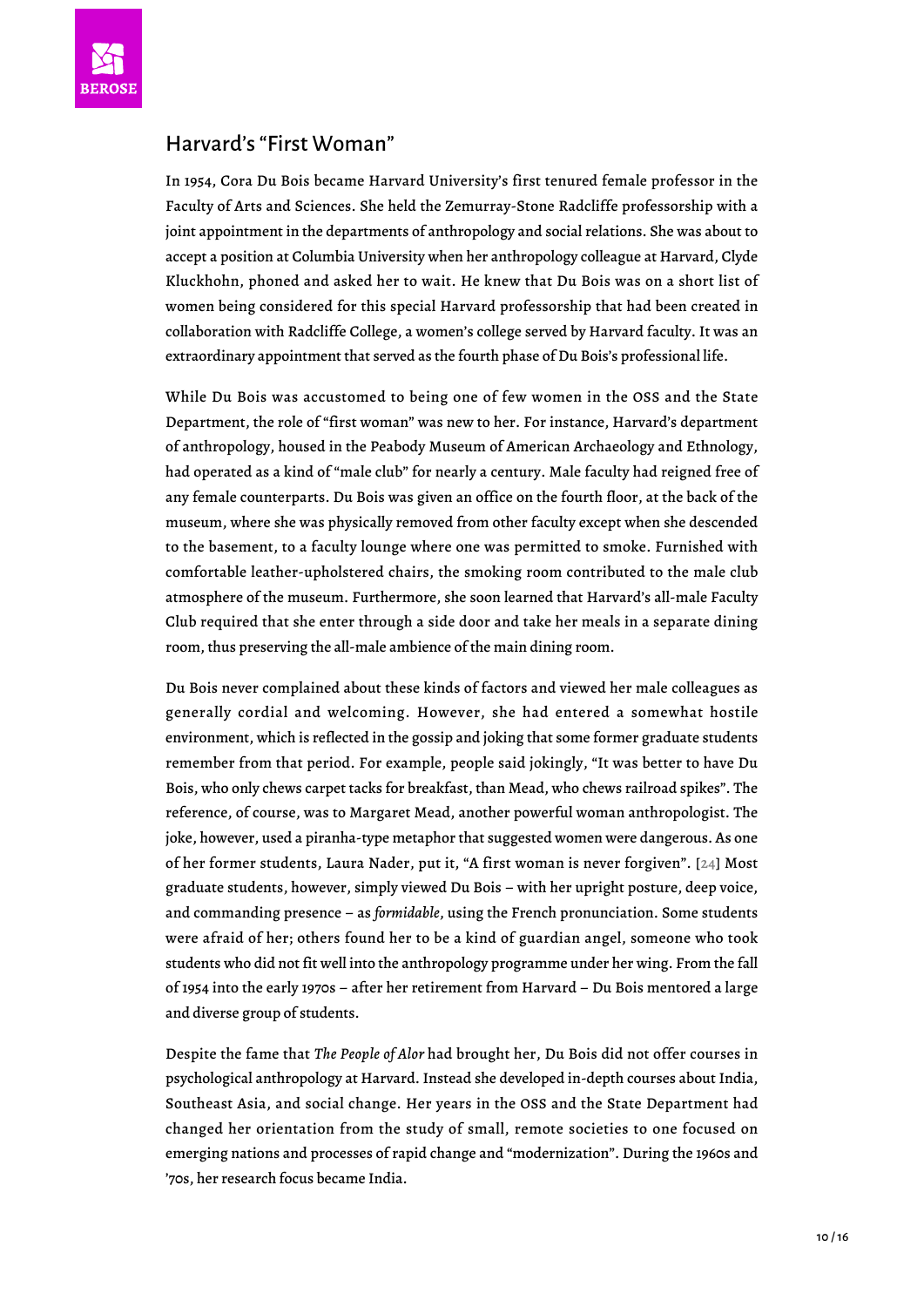In 1961, Du Bois travelled to India to identify a locus for examining post-World War II, postindependence processes of sociocultural change in that large, complex nation. She selected Bhubaneswar, Odisha for a longitudinal study that would involve both Indian and American graduate students over the course of some fifteen years. Why Bhubaneswar? It was a "double town" – a small Hindu temple town in eastern India that had recently become the site for a new capital city of the state of Odisha. Odisha, with its own language and cultural traditions, had become a state following India's independence from Great Britain and its political reorganization. For Du Bois, Bhubaneswar provided a dynamic locus for examining change – the impact of building a planned city of administrative (the "New Capital") next door to an ancient temple town (the "Old Town") with two different socio-political hierarchies juxtaposed. In the Old Town, there was a caste hierarchy headed by Brahmin priests who controlled a major Hindu temple complex, affiliated ashrams, and farmland, whereas in the New Capital, there was a new hierarchy of government officials who staffed and managed the newly established state government. In addition, there were a set of radjahs (princely rulers under the British) who still had some political influence, five villages that were gradually being incorporated into the city, and all the people and institutions required to build and maintain a new state capital. Bhubaneswar, therefore, provided an ideal microcosm for examining many of the forces of change and transformation that were occurring nationally as India became a new democratic state.

<span id="page-10-0"></span>My association with Du Bois began in 1962 when, as an anthropology graduate student, I enrolled in her India course. She liked my work and invited me to join her Harvard-Bhubaneswar, India Project to study changing family organization and childrearing practices in Bhubaneswar. [ $25$ ] She recruited other graduate students in anthropology, sociology, religion, and city planning to examine different facets of this changing town. We all went to Bhubaneswar at different times so as not to inundate the town with foreign researchers. Du Bois also recruited and trained several anthropology graduate students from Utkal University, Bhubaneswar's new graduate university. With this interdisciplinary team of researchers, she hoped to capture some of the transformational processes at work in this city and, more generally, in India as a whole. [[26](#page-15-2)]

<span id="page-10-1"></span>Becoming part of the Bhubaneswar project gave me, and my fellow graduate students, access to a different Cora Du Bois from the one we saw in the classroom. She established at her home, in the "Annex", a place with books about India and Odisha and a set of files where different researchers' notes were carefully archived. We were given keys to the Annex and an invitation to come and examine all these resources. I tended to come on Friday afternoons, and at about 5 p.m. Du Bois would come to see how I was doing and invite me to join her for a drink and conversation in her living room. In this setting, with a drink in one hand and a cigarette in the other, Du Bois shifted from being a somewhat forbidding professor to an openly friendly and loquacious host. I came to realize that Du Bois had to keep separate her public and private persona. On campus, she was the Zemurray-Stone professor, a first woman who had to establish the right of women professors to be there. But she was also a lesbian in an era when that could not be publicly revealed. Accordingly, she and Jeanne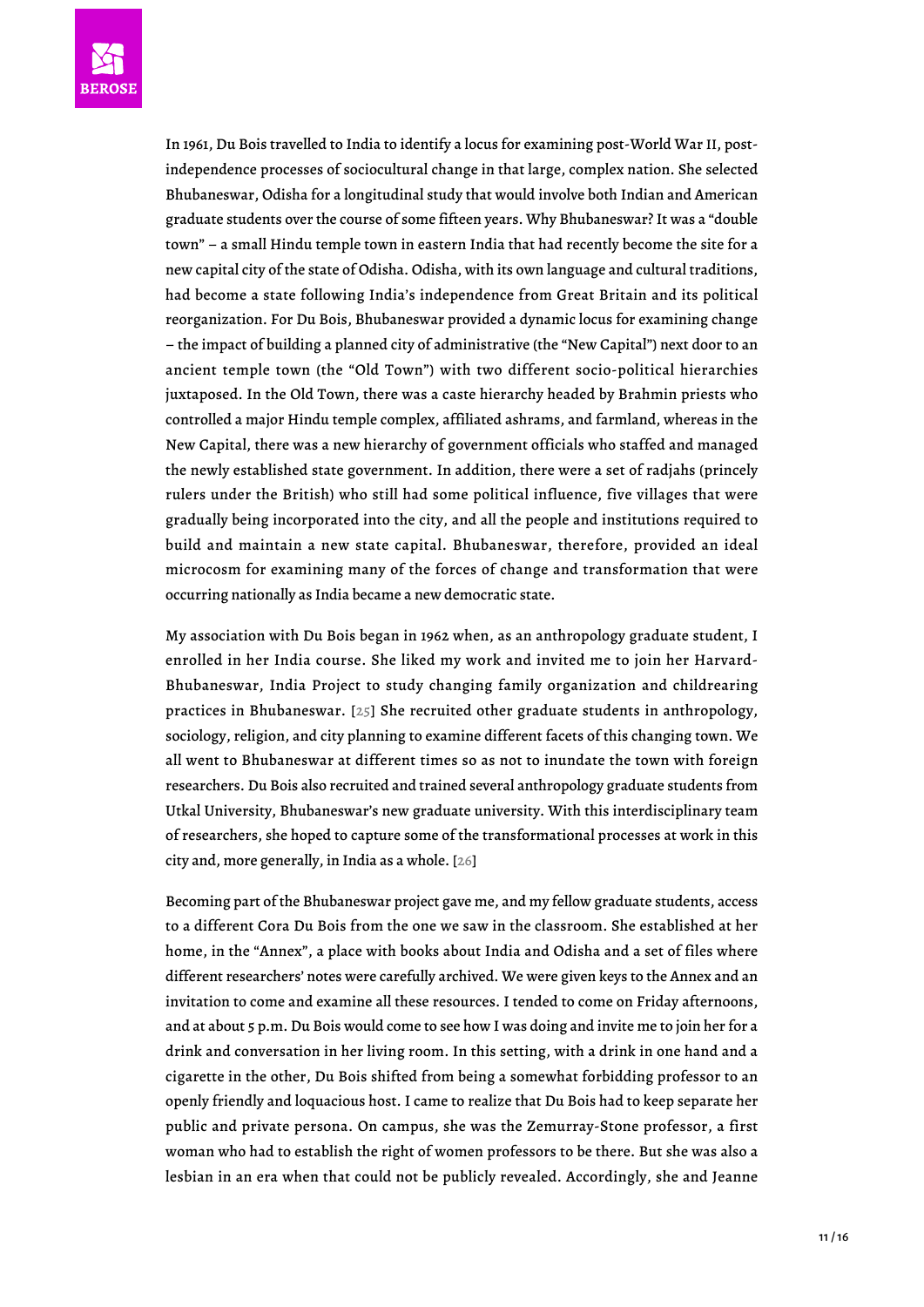Taylor lived some distance from campus and kept their private lives *private*. Students and faculty who came to the house became friends.

Du Bois carefully mentored three Indian doctoral students through their PhDs and another eight from Harvard and MIT, all of whom worked on aspects of change in Bhubaneswar and published numerous books and articles about that project. However, she never completed her own book about Bhubaneswar, a project she had planned for retirement. Part of the reason is that she had become a critic of her own field. Anthropology, she believed, was trying to become one of the "social and behavioral sciences" that buttressed U.S. technical assistance programmes throughout the world with little or no understanding of those culturally diverse societies. In a 1966 address to the American Association for the Advancement of Science, she asked: "To what extent are we committed to a gradual understanding, empirically based, of other societies; and to what extent are culturally predetermined techniques and rhetorics to form not only our own students, but our national and professional world view?" [\[27](#page-15-3)] The term "modernization", which she herself had initially used in describing her Bhubaneswar project, became one of her bêtes noires. She did not want to join the grand theorists of her time, many of whom were at Harvard and MIT, who used Cold War rhetoric about *modernizing* "traditional" (formerly colonized) societies by means of Western-style economic, political, and social psychological development, so that they would resemble the United States and be less susceptible to influences from the Soviet Union. While she gave numerous public addresses about social change and "modernization", she ultimately opted out of publishing her own Bhubaneswar research, which was to be a two-volume synthesis of the project as well as a critique of broad social theories that had evolved in the post-World War II era.

<span id="page-11-0"></span>In 1969, Du Bois retired from Harvard and spent the next several years presiding over two major professional organizations – the American Anthropological Association (1968-69) and the Association for Asian Studies (1969-70). She led both of these associations through a turbulent period – one where there was heavy dissention among scholars over the American Vietnam War and U.S. counter-intelligence activities in Thailand. She proved to be an effective leader. Nonetheless, Harvard, together with these demanding public roles, had taken a toll on her. Afterwards, Du Bois turned inward, struggling with depression and a series of severe health problems. Fortunately, during this last stage of her life, she began keeping biographical notes and organized all of her professional and personal writings. Everything related to the Harvard-Bhubaneswar, India Project went to the Regenstein Library, University of Chicago, and everything else to the Tozzer Library of Anthropology, Harvard University.

Cora Du Bois's remarkable journey through much of the 20th century ended on April 7, 1991 in Brookline, Massachusetts. Her intense intellect, curiosity, and formidable character had propelled her through a series of unprecedented accomplishments in both government service and academe. Within the discipline of anthropology she had moved from "salvage" anthropology to pioneering research in culture and personality, and then to a new form of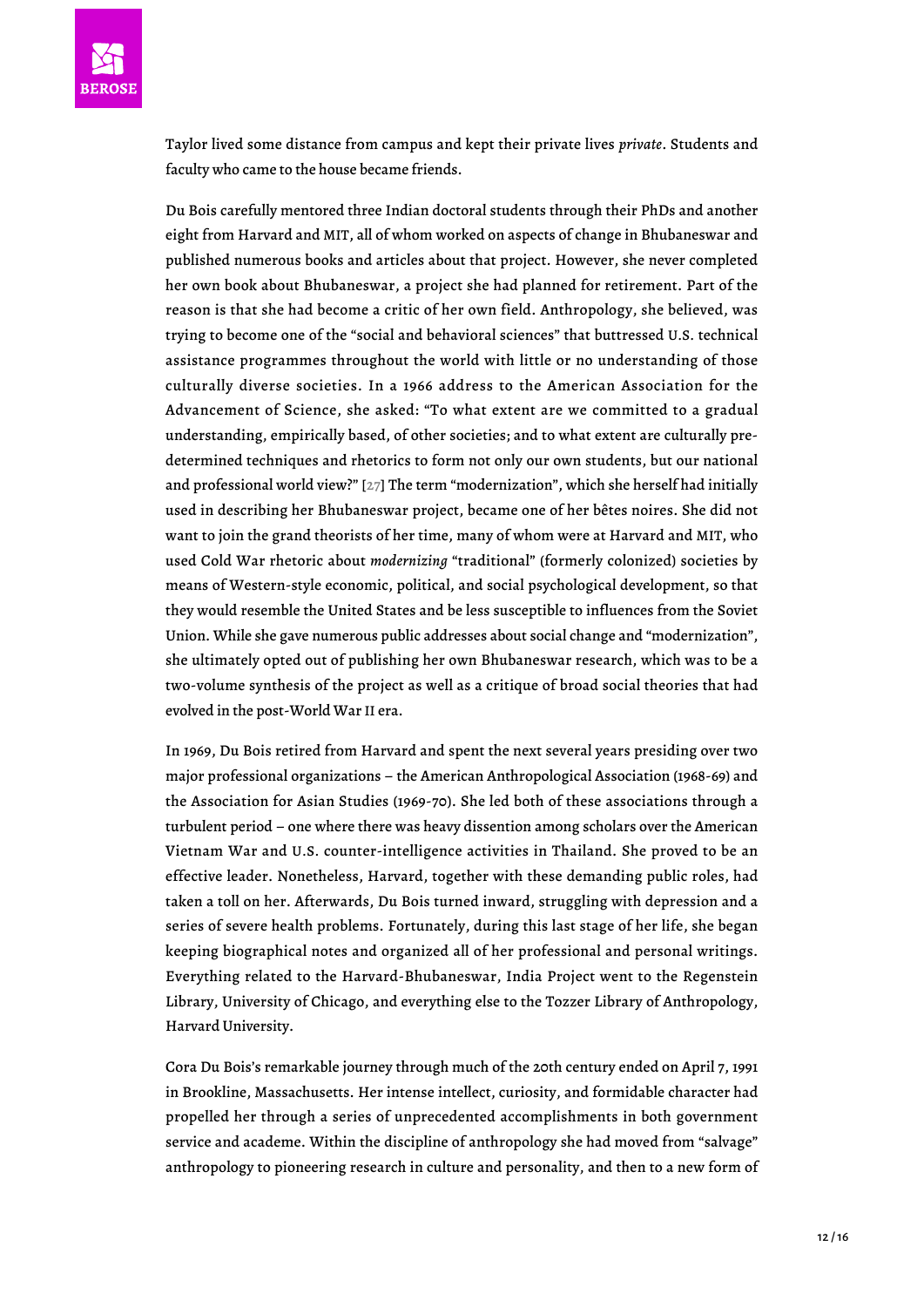

pioneering research – studying a complex society, through time, using an interdisciplinary, collaborative approach. Throughout her lifetime, Du Bois was a highly principled "first woman".

### References Cited

Du Bois, Cora, 1935, "Wintu Ethnography," *University of California Publications in American Archaeology and Ethnology* 36, no. 1, pp. 1-148.

Du Bois, Cora and Dorothy Demetracopoulou, 1931, "Wintu Myths," *op cit.*, pp. 279-403.

Du Bois, Cora and Dorothy Demetracopoulou, 1932, "Study of Wintu Mythology," *Journal of American Folklore* 45, no. 178, pp. 375-500.

Du Bois, Cora, 1938. *The Feather Cult of the Middle Columbia,* Columbia General Series in Anthropology, no. 7, Menesha, Wisconsin, George Banta.

Du Bois, Cora, 1939. *The 1870 Ghost Dance,* Anthropology Records, vol.3, pt.1, Berkley, University of California Press. (Reissued by University of Nebraska Press, 2007).

Du Bois, Cora, 1944, *The People of Alor: A Social Psychological Study of an East Indian Island,* Minneapolis, University of Minnesota Press. (Reissued by Harvard University Press, 1960, with a new appendix to the preface).

Du Bois, Cora, 1949, *Social Forces in Southeast Asia,* Minneapolis, University of Minnesota Press. (Reissued by Harvard University Press, 1959).

Du Bois, Cora, 1956, *Foreign Students and Higher Education in the United States,* Washington DC, American Council on Education.

Kardiner, Abram, 1939, *The Individual and His Society: The Psychodynamics of Primitive Social Organization,* New York, Columbia University Press. (Reissued by Columbia University Press, 1955).

Le Vine, Robert A., 2001, "Culture and Personality Studies, 1918-1960: Myth and History," *Journal of Personality* 69 (6), p.809.

Seymour, Susan (ed.), 1980, *The Transformation of a Sacred Town: Bhubaneswar, India,* Boulder, Colorado, Westview Press.

Seymour, Susan C., 1988, "Cora Du Bois," *in* Ute D. Gacs, Aisha Khan, Jerrie McIntyre, and Ruth Weinberg (eds.), *Women Anthropologists: A Biographical Dictionary,* New York, Greenwood Press, pp. 72-79.

Seymour, Susan C., 1999, *Women, Family, and Childcare in India: A World in Transition,* New York, Cambridge University Press.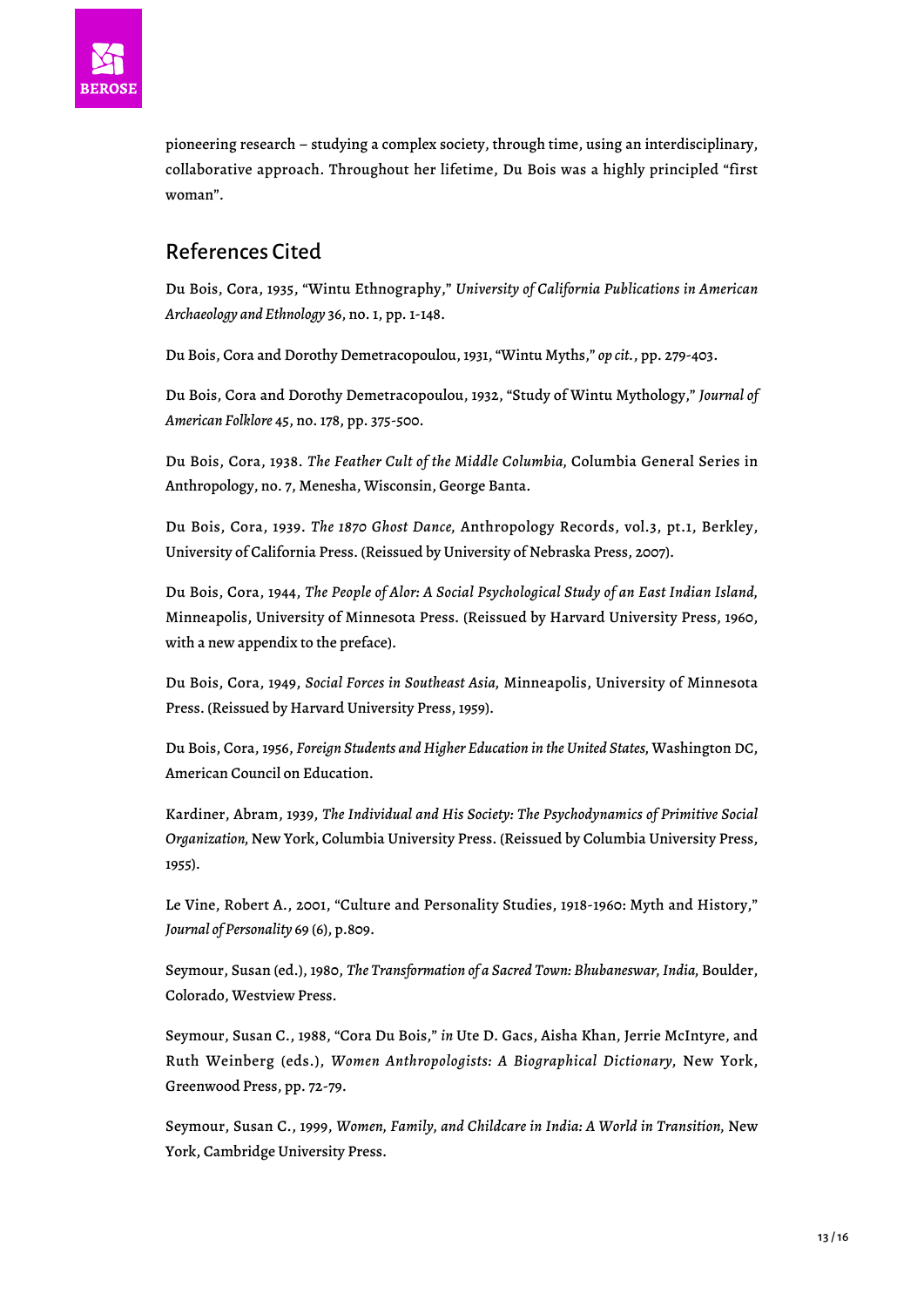

Seymour, Susan C., 2015, *Cora Du Bois: Anthropologist, Diplomat, Agent,* Lincoln and London, University of Nebraska Press.

Welltfelt, Emilie, 2009, "Returning to Alor: Retrospective Documentation of the Cora Du Bois Collection at the Museum of World Culture, Gothenburg, Sweden", *Indonesia and the Malay World* 37, no. 108, pp. 183-202.

<span id="page-13-0"></span>[\[1\]](#page-0-0) This article is drawn from the research I did for my biography of Cora Du Bois (Seymour, 2015).

<span id="page-13-2"></span><span id="page-13-1"></span>[\[2\]](#page-1-0) Personal communication with Cora Du Bois, cited in Seymour, 1988.

[[3\]](#page-1-1) Judith Walzer, "An Oral History of Tenured Women in the Faculty of Arts and Sciences at Harvard University." Murray Center, Schlesinger Library, Radcliffe Institute, Cambrdge, Massachusetts, Session I, Part 1, p.7.

<span id="page-13-3"></span>[[4\]](#page-2-0) One of Ruth Benedict's sexual relationships was with Margaret Mead. Despite Mead's several heterosexual marriages, she had a long-term relationship with Benedict and became the executor of Benedict's papers upon Benedict's death.

<span id="page-13-4"></span>[\[5](#page-2-1)] Judith Walzer, *Op cit.*, Session I, Part 2, pp. 5, 8-10.

<span id="page-13-5"></span>[\[6\]](#page-2-2) *Ibid.*

<span id="page-13-6"></span>[\[7](#page-2-3)] "Intellectual History," outline for lecture, Brandeis University, February 1965, Cora Alice Du Bois Papers (SPEC.COLL.ETHG.D852C), Box 73. Tozzer Library, Harvard College Library, Harvard University, Cambridge, Massachusetts.

<span id="page-13-7"></span>[[8\]](#page-2-4) Cora Du Bois's graduate student cohort at the University of California, Berkeley, included anthropologists Ralf Beals, Homer Barnett, Dorothy Demetracopoulou (Lee), George Devereux, Frederica de Laguna, Isabel Kelly, and Julian Steward.

<span id="page-13-8"></span>[\[9\]](#page-2-5) Judith Walzer, *op cit.,* Session I, Part 1, p. 3.

<span id="page-13-10"></span><span id="page-13-9"></span>[\[10\]](#page-3-0) "Intellectual History," *op cit.*

[\[11\]](#page-3-1) May 15, 1929, letter home. Cora Alice Du Bois Papers, *op cit*., Box 2.

<span id="page-13-11"></span>[\[12\]](#page-3-2) *"*Intellectual History*," op cit.*

<span id="page-13-12"></span>[[13\]](#page-3-3) Du Bois had read James Mooney's ethnography about the 1890 Ghost Dance movement, "The Ghost Dance Religion," *Bureau of American Ethnology, Part 2* (1896), at Barnard College in Ruth Benedict's course on Primitive Religion. So when she undertook her own Ghost Dance research, she was familiar with the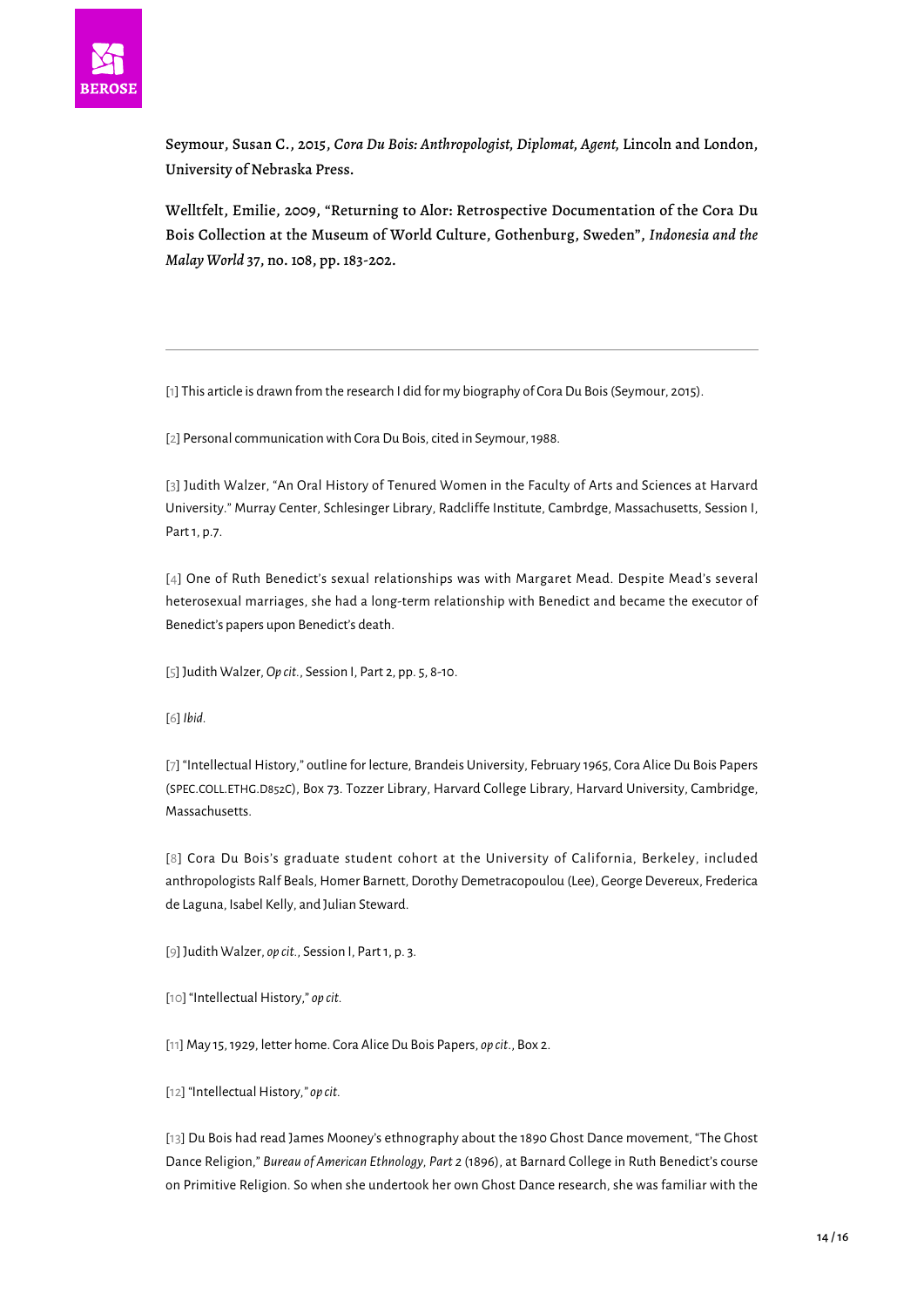more dramatic version that Mooney had investigated after the tragic massacre of Plains Indians who had gathered to dance at Wounded Knee in December 1890. So far as I can determine, she had no communications with Mooney. In her book she did correct Mooney's confusion over the identity of the person who had introduced a new religious dance and the doctrine associated with it (Du Bois 2007, p. 7). Both the 1870 Ghost Dance and the 1890 Ghost Dance religions had originated among the Northern Paiute of Walker Lake, Nevada. The 1870 version spread west among small groups of semi-sedentary foragers and had declined by 1877 when the apocalyptic prophesies did not materialize. The 1890 version moved north and east among Plains Indians, mounted hunting peoples who came to typify the "American Indian" for many white Americans. Hence, because of this and because of the Wounded Knee tragedy, Mooney's ethnography has received more attention than Du Bois's book. Both studies have been republished—Mooney's by the University of Chicago Press, 1970; Du Bois's by the University of Nebraska Press, 2007. Du Bois does indicate in her Ghost Dance book that she communicated with anthropologist Leslie Spier, author of "Ghost Dance of 1870 among the Klamath of Oregon, *University of Washington Publications in Anthropology 2* (1927).

#### <span id="page-14-0"></span>[\[14](#page-4-0)] LeVine, 2001..

<span id="page-14-1"></span>[[15](#page-4-1)] Ironically, these seminars have become known in the anthropological literature as the "Kardiner-Linton seminars." Ralph Linton, who became chair of the department of anthropology at Columbia University in 1937, when Du Bois left for Alor, took her place as the anthropologist leading the seminars with Kardiner. Initially, the seminars should have been called the "Kardiner-Du Bois seminars." Later they might have been called the "Kardiner-Du Bois-Linton seminars," but Du Bois's name has evaporated – yet another sign of the androcentric tendencies within anthropology at the time that has not been corrected in the most pertinent literature.

<span id="page-14-2"></span>[\[16](#page-5-0)] Cora Du Bois, 1944, p.ix.

<span id="page-14-3"></span>[\[17\]](#page-5-1) June 30, 1936 letter to Robert Lowie. Robert Harry Lowie Papers (1872-1968) (BANC MSS C-927), Bancroft Library, University of California, Berkeley, California. And Emilie Welltfelt (2009).

<span id="page-14-4"></span>[\[18](#page-5-2)] The Porteus Maze test is a nonverbal intelligence test developed by psychologist Stanley Porteus and successfully administered to Australian aborigines before Du Bois used it with the Alorese.

<span id="page-14-5"></span>[[19\]](#page-5-3) The Rorshach test is a projective test that uses a set of black and white, and colored, inkblots. Individuals are asked to describe what they see as each card with a different pattern of ink blots is held up for them. Emil Oberholzer, a New York psychiatrist who had helped Herman Rorshcach develop the test, analyzed Du Bois's Rorshach data.

<span id="page-14-6"></span>[\[20\]](#page-6-0) Cora Du Bois, 1944*,* p.4.

<span id="page-14-7"></span>[\[21\]](#page-7-0) June 2, 1942, letter home. Cora Alice Du Bois Papers, *op cit.,* Box 6.

<span id="page-14-9"></span><span id="page-14-8"></span>[\[22](#page-7-1)] Du Bois to Charles Burton Fahs, August 22, 1944, OSS General Correspondence, U.S. National Archives and Records Administration, Washington, D.C.